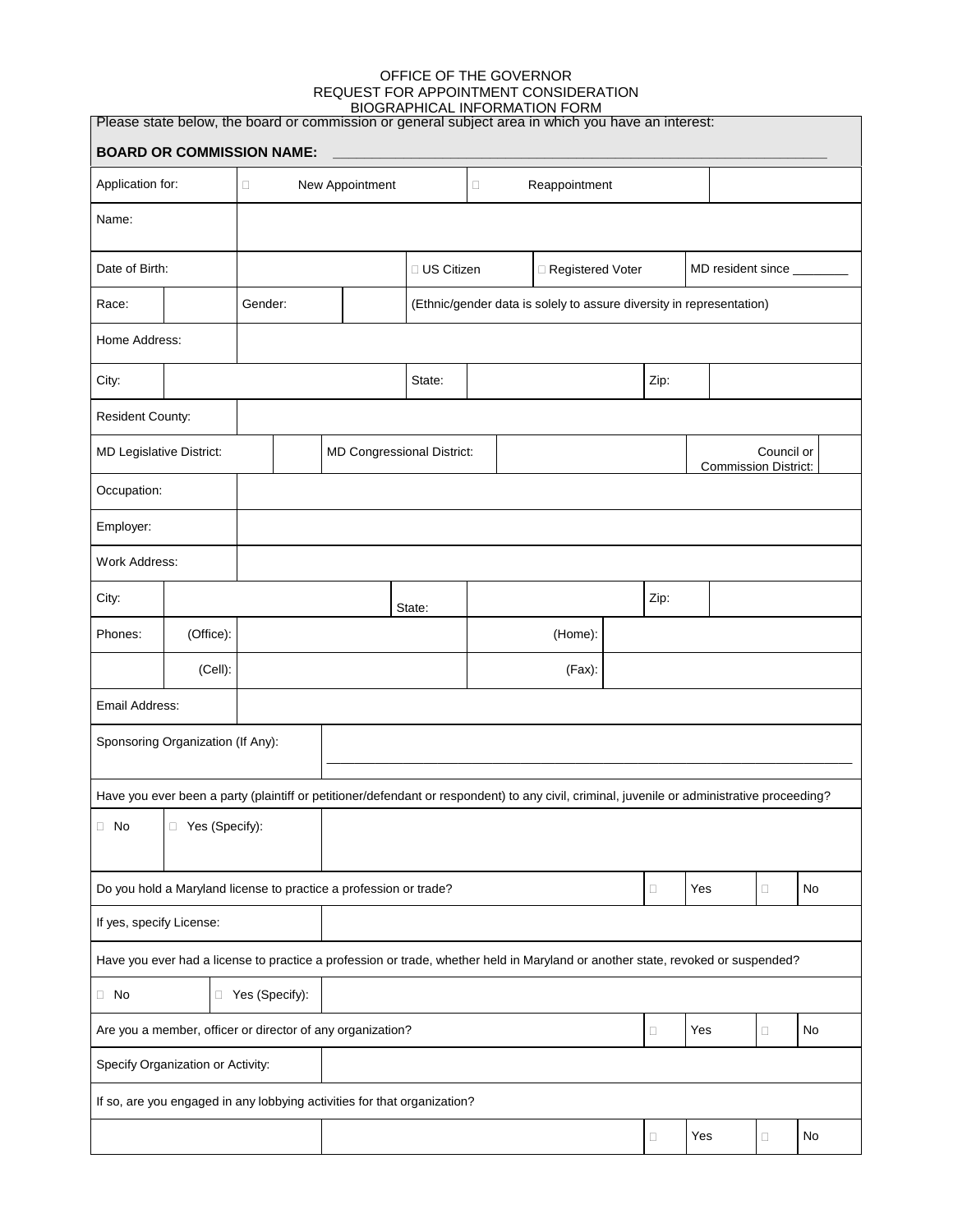| Are you a paid lobbyist for any organization?                                                                                                                                                                                                                                                                                                |                      |  |                          |    |        |     |        |    |  |  |
|----------------------------------------------------------------------------------------------------------------------------------------------------------------------------------------------------------------------------------------------------------------------------------------------------------------------------------------------|----------------------|--|--------------------------|----|--------|-----|--------|----|--|--|
| If so, please specify the organization                                                                                                                                                                                                                                                                                                       |                      |  |                          |    | $\Box$ | Yes | $\Box$ | No |  |  |
|                                                                                                                                                                                                                                                                                                                                              |                      |  |                          |    |        |     |        |    |  |  |
| Do you hold, or have you held in the past, an elected or appointed office within Federal, State or<br>local government, or a political party?                                                                                                                                                                                                |                      |  |                          |    | П      | Yes | $\Box$ | No |  |  |
| Specify Office:                                                                                                                                                                                                                                                                                                                              |                      |  |                          |    |        |     |        |    |  |  |
| Specify Dates:                                                                                                                                                                                                                                                                                                                               |                      |  |                          |    |        |     |        |    |  |  |
| Have you filed all Federal and State tax returns that are now due or overdue and are all payments thereupon up to date?                                                                                                                                                                                                                      |                      |  |                          |    |        |     |        |    |  |  |
| $\Box$ Yes                                                                                                                                                                                                                                                                                                                                   | $\Box$ No (Explain): |  |                          |    |        |     |        |    |  |  |
| Have Federal, State or local authorities ever instituted a lien or other collection procedures against you?                                                                                                                                                                                                                                  |                      |  |                          |    |        |     |        |    |  |  |
| $\Box$ No                                                                                                                                                                                                                                                                                                                                    | □ Yes (Explain):     |  |                          |    |        |     |        |    |  |  |
| List the names, business addresses, and business telephone numbers of at least 2 individuals who are familiar with your professional<br>qualifications and who have known you for more than the last five years:                                                                                                                             |                      |  |                          |    |        |     |        |    |  |  |
| 1.                                                                                                                                                                                                                                                                                                                                           |                      |  |                          |    |        |     |        |    |  |  |
|                                                                                                                                                                                                                                                                                                                                              |                      |  |                          |    |        |     |        |    |  |  |
| 2.                                                                                                                                                                                                                                                                                                                                           |                      |  |                          |    |        |     |        |    |  |  |
|                                                                                                                                                                                                                                                                                                                                              |                      |  |                          |    |        |     |        |    |  |  |
| Please attach a resume that includes information concerning your academic background, work<br>experience and professional, political and civic organization affiliations.                                                                                                                                                                    |                      |  |                          |    |        |     |        |    |  |  |
| ORGANIZATIONAL AFFILIATIONS:                                                                                                                                                                                                                                                                                                                 |                      |  |                          |    |        |     |        |    |  |  |
|                                                                                                                                                                                                                                                                                                                                              |                      |  |                          |    |        |     |        |    |  |  |
|                                                                                                                                                                                                                                                                                                                                              |                      |  |                          |    |        |     |        |    |  |  |
|                                                                                                                                                                                                                                                                                                                                              |                      |  |                          |    |        |     |        |    |  |  |
|                                                                                                                                                                                                                                                                                                                                              |                      |  |                          |    |        |     |        |    |  |  |
| I certify that, to the best of my knowledge and belief, all the information contained in and attached to this questionnaire is<br>true, correct and complete. I understand and agree that I am required to notify the Office of the Governor in writing if any<br>of the information contained in or attached to this questionnaire changes. |                      |  |                          |    |        |     |        |    |  |  |
|                                                                                                                                                                                                                                                                                                                                              |                      |  |                          |    |        |     |        |    |  |  |
|                                                                                                                                                                                                                                                                                                                                              |                      |  |                          |    |        |     |        |    |  |  |
| Completed forms may be returned to:<br>Governor=s Appointments Office, State House, Annapolis, Maryland 21401-1991<br>Phone: (410) 974-2611<br>Fax: (410) 974-2456<br>Email: gov.appointments@maryland.gov                                                                                                                                   |                      |  |                          |    |        |     |        |    |  |  |
|                                                                                                                                                                                                                                                                                                                                              |                      |  | <b>Internal Use Only</b> |    |        |     |        |    |  |  |
| CR:                                                                                                                                                                                                                                                                                                                                          | GS:                  |  | TQ:                      | E: |        |     |        |    |  |  |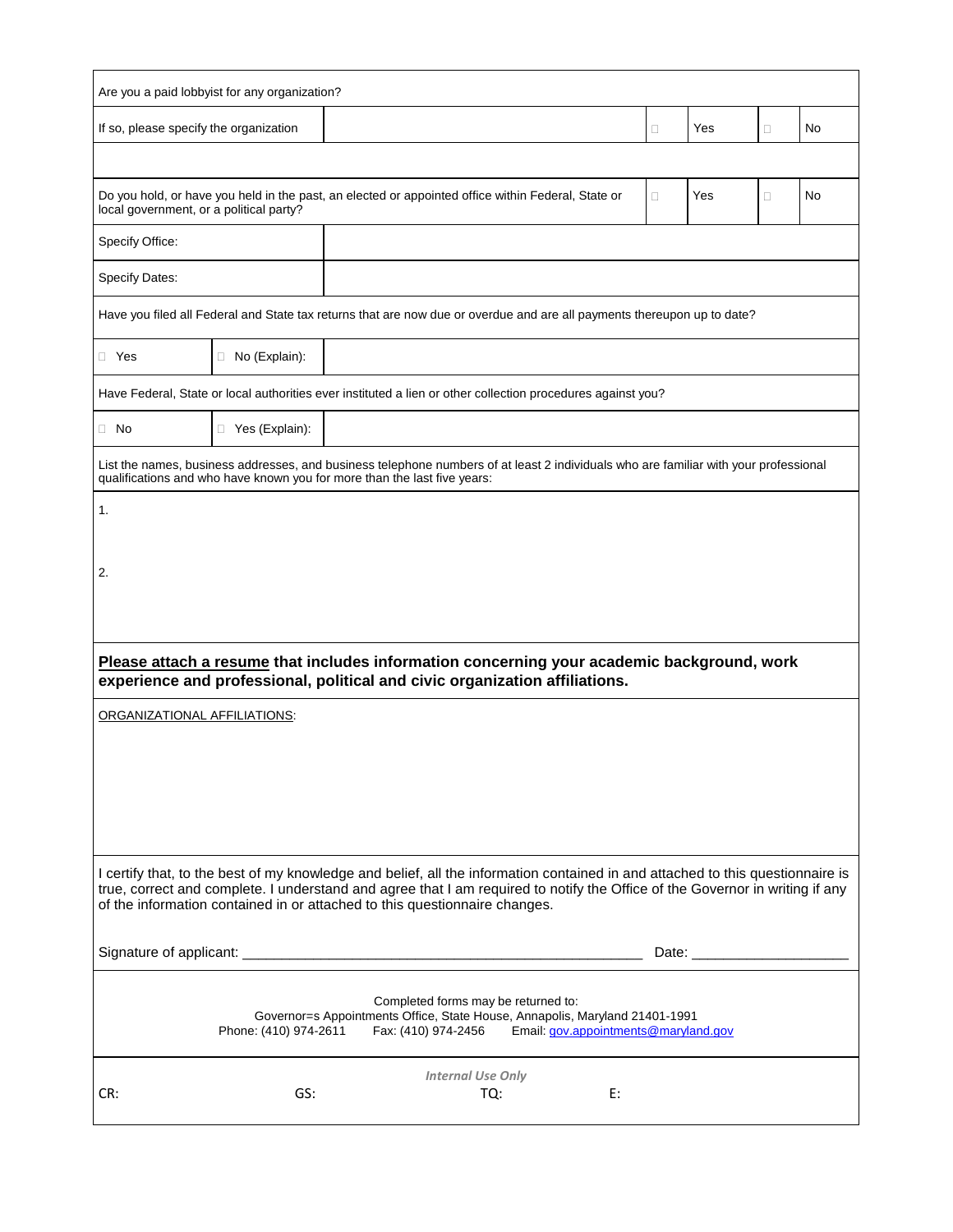## **APPOINTEE EXEMPTION DISCLOSURE FORM**

*(If you are receiving this form, it must be completed and returned along with your CV form above)* 

| PART 1:                                                                                                    |                          |                                                                      |  |                          |                                                                                                                |  |  |  |  |
|------------------------------------------------------------------------------------------------------------|--------------------------|----------------------------------------------------------------------|--|--------------------------|----------------------------------------------------------------------------------------------------------------|--|--|--|--|
| NAME:                                                                                                      |                          |                                                                      |  |                          |                                                                                                                |  |  |  |  |
|                                                                                                            |                          |                                                                      |  |                          |                                                                                                                |  |  |  |  |
|                                                                                                            |                          |                                                                      |  |                          |                                                                                                                |  |  |  |  |
| ADDRESS:                                                                                                   |                          |                                                                      |  |                          |                                                                                                                |  |  |  |  |
|                                                                                                            |                          |                                                                      |  |                          |                                                                                                                |  |  |  |  |
|                                                                                                            |                          |                                                                      |  |                          |                                                                                                                |  |  |  |  |
| BOARD/COMMISSION NAME:                                                                                     |                          |                                                                      |  |                          |                                                                                                                |  |  |  |  |
| PART 2:                                                                                                    |                          |                                                                      |  |                          |                                                                                                                |  |  |  |  |
| Please Check Item(s):                                                                                      |                          | Exemption Requested: $\Box$ No (If no, check box and skip to Part 3, |  |                          |                                                                                                                |  |  |  |  |
|                                                                                                            |                          |                                                                      |  | Signature)               |                                                                                                                |  |  |  |  |
|                                                                                                            |                          |                                                                      |  |                          | Yes (If yes, check box and complete rest of                                                                    |  |  |  |  |
|                                                                                                            |                          |                                                                      |  | Part 2 and 3)            |                                                                                                                |  |  |  |  |
|                                                                                                            | I request exemption for: |                                                                      |  | Financial Interest       | Employment                                                                                                     |  |  |  |  |
| <b>Financial Interest</b>                                                                                  |                          |                                                                      |  |                          | Employment                                                                                                     |  |  |  |  |
| Name of Entity where the financial interest exists:                                                        |                          |                                                                      |  |                          | Employment to be Exempted:                                                                                     |  |  |  |  |
|                                                                                                            |                          |                                                                      |  |                          |                                                                                                                |  |  |  |  |
|                                                                                                            |                          |                                                                      |  |                          |                                                                                                                |  |  |  |  |
| Address of Entity:                                                                                         |                          |                                                                      |  | Your Position/Job Title: |                                                                                                                |  |  |  |  |
|                                                                                                            |                          |                                                                      |  |                          |                                                                                                                |  |  |  |  |
|                                                                                                            |                          |                                                                      |  |                          |                                                                                                                |  |  |  |  |
| Interest to be Exempted:                                                                                   |                          |                                                                      |  |                          |                                                                                                                |  |  |  |  |
|                                                                                                            |                          |                                                                      |  |                          |                                                                                                                |  |  |  |  |
| Current Value: Dunder \$1,000                                                                              | □ \$1,000-\$5,000        |                                                                      |  |                          |                                                                                                                |  |  |  |  |
|                                                                                                            |                          |                                                                      |  |                          |                                                                                                                |  |  |  |  |
| □\$5,000-\$10,000 □\$10,000 or More                                                                        |                          |                                                                      |  |                          |                                                                                                                |  |  |  |  |
|                                                                                                            |                          |                                                                      |  |                          | Explain below why you believe you may have financial interests or an employment situation that, in the absence |  |  |  |  |
| of an exemption, will conflict with your service on the board or commission for which appointment is being |                          |                                                                      |  |                          |                                                                                                                |  |  |  |  |
| considered. You may wish to contact the State Ethics Commission for information or advice at 410-260-7770. |                          |                                                                      |  |                          |                                                                                                                |  |  |  |  |
|                                                                                                            |                          |                                                                      |  |                          |                                                                                                                |  |  |  |  |
|                                                                                                            |                          |                                                                      |  |                          |                                                                                                                |  |  |  |  |
|                                                                                                            |                          |                                                                      |  |                          |                                                                                                                |  |  |  |  |
|                                                                                                            |                          |                                                                      |  |                          |                                                                                                                |  |  |  |  |
|                                                                                                            |                          |                                                                      |  |                          |                                                                                                                |  |  |  |  |
|                                                                                                            |                          |                                                                      |  |                          |                                                                                                                |  |  |  |  |
| PART 3:                                                                                                    |                          |                                                                      |  |                          |                                                                                                                |  |  |  |  |
| Appointee:                                                                                                 | Signature:               |                                                                      |  |                          | Date:                                                                                                          |  |  |  |  |
|                                                                                                            |                          |                                                                      |  |                          |                                                                                                                |  |  |  |  |

**For appointments made by the Governor: Attach this completed form to the Appointments BIO/CV form and send to Governor's Appointments Office, 16 Francis Street, Annapolis, MD 21401; or fax to 410-974- 2456; or email to [gov.appointments@maryland.gov.](mailto:gov.appointments@maryland.gov)**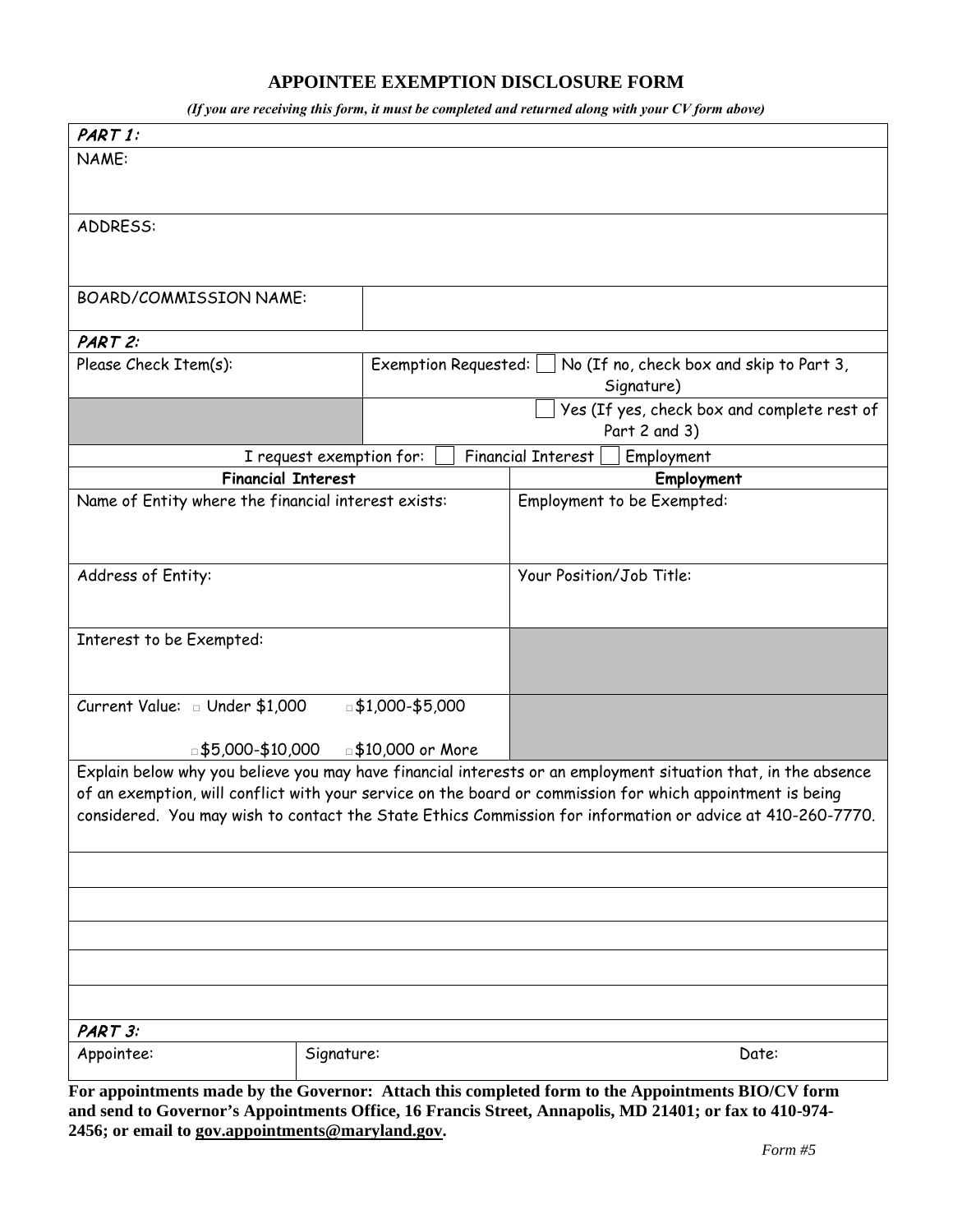

LAWRENCE J. HOGAN, JR. GOVERNOR

**COMMISSION MEMBERS:** PAUL M. VETTORI, *Chairman* ROBERT G. BLUE RACHEL T. MCGUCKIAN JACOB YOSEF MILIMAN

# **STATE ETHICS COMMISSION**

MICHAEL W. LORD *Executive Director*  JENNIFER K. ALLGAIR *General Counsel* WILLIAM J. COLQUHOUN *Staff Counsel* KATHERINE P. THOMPSON *Assistant General Counsel*

January 21, 2015

**TO:** Prospective Appointees to Maryland Boards and Commissions

**SUBJECT:** Instructions - Appointee Exemption Disclosure Form/Partial Ethics Law Exemptions

### **(Note: These instructions are applicable to individuals who are under consideration for an appointment or reappointment to a specific board, commission or similar State body.)**

#### **Background:**

The Maryland Public Ethics Law ("Law") deems that a person who serves as a member of a State board, commission, committee, task force, work group or similar entity (referred to here for the sake of simplicity as "board") is a public official and subject to the Law's conflict of interest provisions. As a consequence, board members must abide by some restrictions on their outside employment activities. (Note that for purposes of the Law, employment other than service on a State board is viewed as "outside" employment). The Law also imposes some restrictions on a board member's financial interests (e.g. business or stock holdings). These employment and financial interest restrictions are based on the premise that one who holds a position with the State (whether as a paid State employee or volunteer member of a board) cannot hold other affiliations that could induce that person to take actions in his/her State capacity that are influenced by his/her private interests.

For board members, these restrictions apply by prohibiting a member from being employed by, or having a financial interest in, an entity that 1) is regulated by the member's board, or 2) does business with or seeks to do business with the member's board. The Law also prohibits these affiliations (i.e. employment or financial interest), even if with an entity not regulated by or doing business with one's board, if the affiliation would be incompatible with service on the board. The good news – after initially concluding that certain employment and financial interests present prohibited conflicts, the Law allows for exemptions under certain conditions, as discussed below, that permit a person to serve despite the existence of an otherwise prohibited affiliation. Using the State Board of Nursing as an example, this memorandum will attempt to illustrate the application of the Law, and explain how two particular exemptions may apply and the steps you must take to secure them.

Like many State boards, the State Board of Nursing is charged with a regulatory responsibility, in this case the regulation of the nursing profession in this State. A candidate for a position on the State Board of Nursing who is a nurse in his/her private professional capacity would be regulated by the very Board for which he/she is a candidate for membership, and by definition, membership on the Board would result in a conflict of interest. Furthermore, if that candidate owned or worked for a private business that taught a course to help prepare candidates for a licensing examination (a process regulated by the Board of Nursing), that business affiliation would also present a conflict. Or if the candidate for membership on the Board owned or worked for a catering business in his/her private capacity that catered functions sponsored by the Board of Nursing, or sought to do so, that business interest would also present a conflict of interest. Each of these examples would normally preclude service on the Board of Nursing since they would be regulated by, or do business with, the Board.